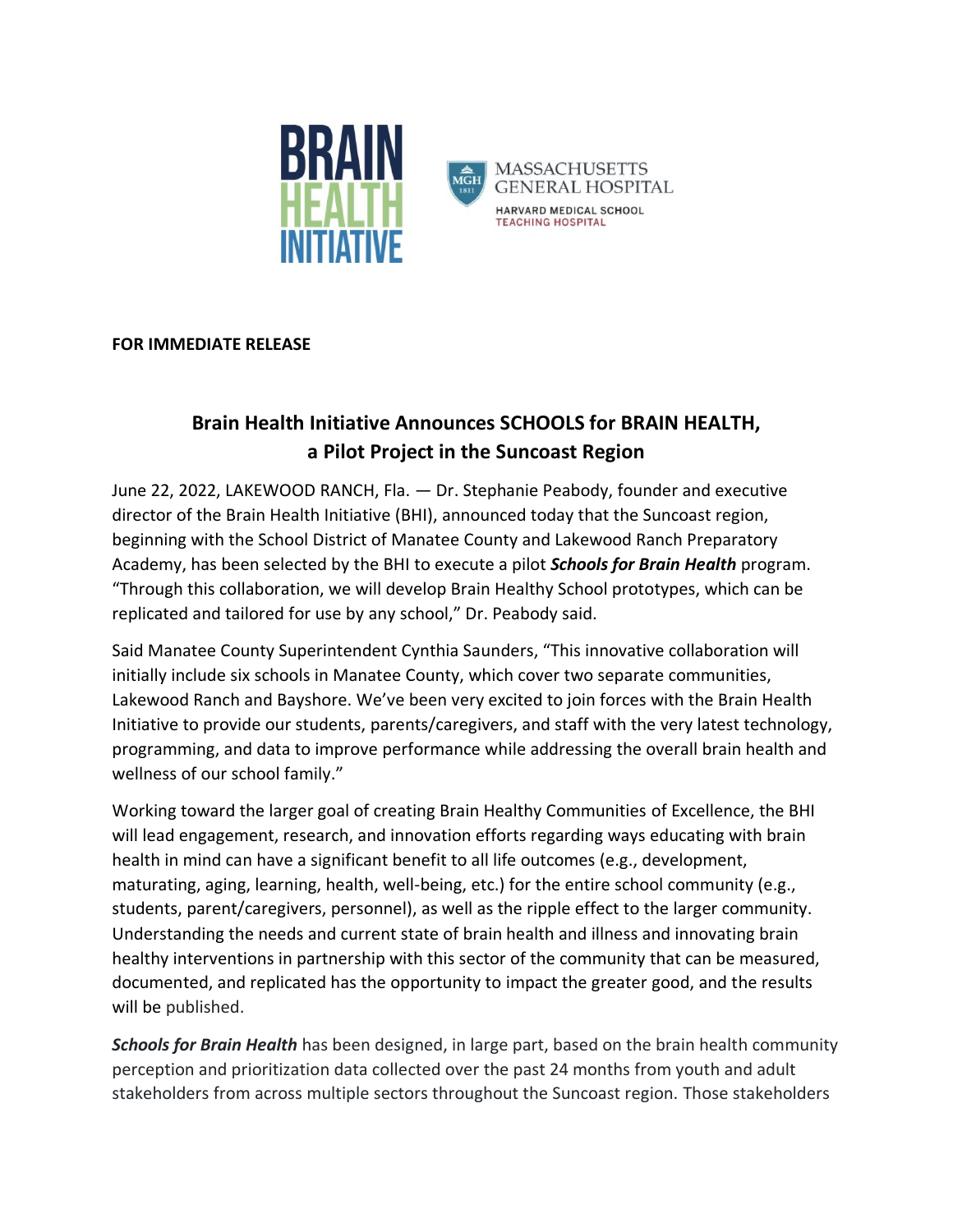include personnel and parents from the School Districts of Sarasota and Manatee counties, private and parochial schools, the BHI Brain Health Scholars, youth and human development and service programs, phase 1 of the pilot Brain Health Longitudinal study, and representatives from many other sectors.

Informed by this data, rigorously vetted global brain health partners and solutions were identified to create this unique program. For example, several evidence-based interventions for students, personnel, and parent/caregivers have been curated for potential adoption by the pilot schools (e.g., focus on executive-functioning skill development, cognitive/brain training, social-emotional learning activities, mindfulness training, brain health literacy, nutrition, physical activity, parenting, the learning environment, etc.). Through **Schools for Brain Health,**  solutions will be integrated and the impact on increased brain health and performance outcomes for all ages will be explored.

Development of a Brain Healthy Communities of Excellence will cultivate cultures that explicitly operate with brain health and optimizing performance in mind. Said Saunders, "Bringing brain health innovations and brain science-based best practice, curriculum and programming to schools can help to address brain health and performance in education, general health and wellness, and (other) challenges, such as readiness to learn, social and emotional development, school engagement, learning for understanding, learning differences, stress resilience, school start time, school and home nutrition, sleep issues, behavior, depression, anxiety, addictions, childhood obesity, and so much more."

Dr. Peabody said, "Brain health and performance will be integrated in every aspect of the pilot school's culture including: the learning environment (e.g., the building and facilities, seating, desks, cleaning supplies, and lighting); before, during, and after-school programs; food that is served; and outdoor learning and play spaces, including brain training and meditation stations. Instructional methodology and policies will be considered and operate with evidence-based best brain health practices in mind."

The parent/caregivers, personnel, and high school students of participating schools will have the option to participate in annual brain health and performance perception and prioritization surveys. The data gathered from these surveys will be used to identify brain health and wellbeing needs as perceived by the school community and to set an annual brain health strategic plan.

Through this initiative, to best support optimal brain health and performance, parent/caregivers, students, and staff will also have the opportunity to be screened annually with a confidential brain health and performance check-up. Each participant will receive an annual brain health report card, an index of functioning with evidence-based suggestions for optimizing performance, which will be key to enhancing health, social and emotional learning, cognitive development, and overall academic and well-being outcomes. This data will identify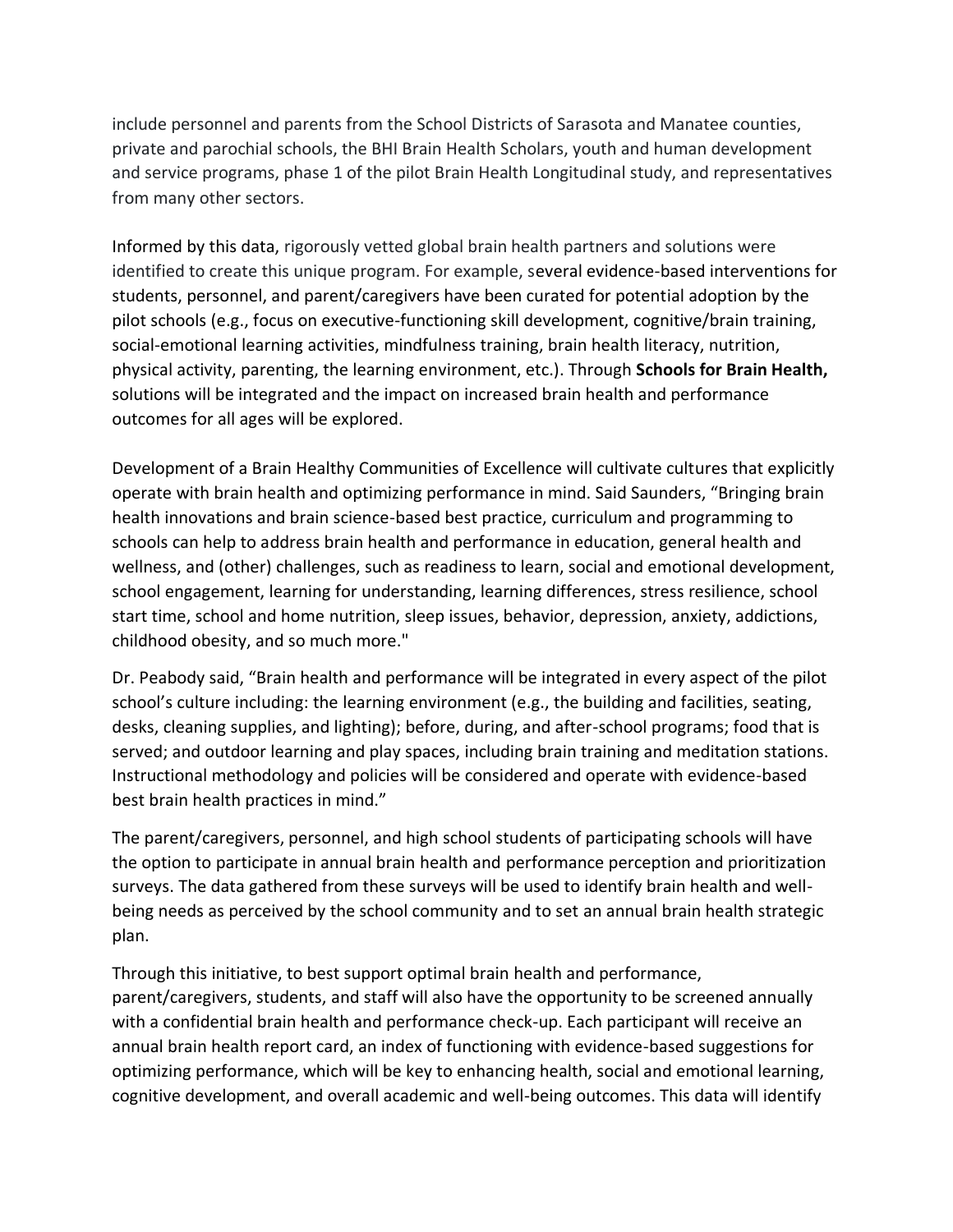trends and needs across the school culture, such as nutrition, physical activity, cognitive development, or stress resilience and lead to the identification of programming to support the community needs. This data will help analyze individual needs to support learning and wellbeing — identifying the earliest markers of potential health, social-emotional, or learning concerns, which can prevent future challenges, and optimize performance outcomes."

Lakewood Ranch Preparatory Academy, Lakewood Ranch's newest K-12 public charter school, has been selected by the Brain Health Initiative to develop the world's first Brain Healthy School *from the ground up*. Bradley Warren, principal of Lakewood Ranch Preparatory Academy Lower School, said, "It fits perfectly with our W.I.S.H. model that focuses on Wellness, Innovation, Science, and Health."

Dr. Peabody said, "As LWR Prep builds its facilities, the Brain Health Initiative faculty are disseminating evidence to LWR Prep leadership related to how school buildings impact the health, thinking, and productivity of students and teachers every day. The science demonstrates that the environment and contextual factors influence academic performance and short- and long-term health indicators."

Warren said, "Investing in our schools from a physical and brain health and performance perspective, including our building and grounds, is an investment in our collective future. This unequivocal science that the Brain Health Initiative is championing is being considered for integration into our decisions about our entire educational approach, programming, and operations, beginning, for example, with the building, facilities, and furnishings (e.g., lighting, ventilation, and indoor air quality, water quality, thermal health, views, acoustics and noise, safety and security, green and play space, etc.). This novel comprehensive focus on brain health and performance and the partnership between Lakewood Ranch Prep and the Brain Health Initiative will ensure that the entire school family – including staff, students, parents/caregivers, grandparents, and the greater community – have ready access to state-of-the-art methods to increase brain health and performance outcomes."

Through the *Schools for Brain Health* initiative, schools in the Suncoast region, beginning with Manatee County, will work toward certification as a Brain Health School Center of Excellence. These schools will serve as prototypes that can be replicated, enhancing brain health, optimizing brain performance, and decreasing risk of brain illness for all ages and across the region and beyond. BHI has had multiple national and global interests from public, private, parochial, and charter schools to participate in and benefit from *Schools for Brain Health.* 

## **About Brain Health Initiative [\(www.brainhealthinitiative.org\)](http://www.brainhealthinitiative.org/)**

The Brain Health Initiative, Inc. (BHI), a 501(c)(3) non-profit, uses a cutting-edge approach to protecting brain health, promoting brain performance, and preventing and fighting brain illness across the lifespan. The BHI is building brain healthy communities, cultures that promote brain